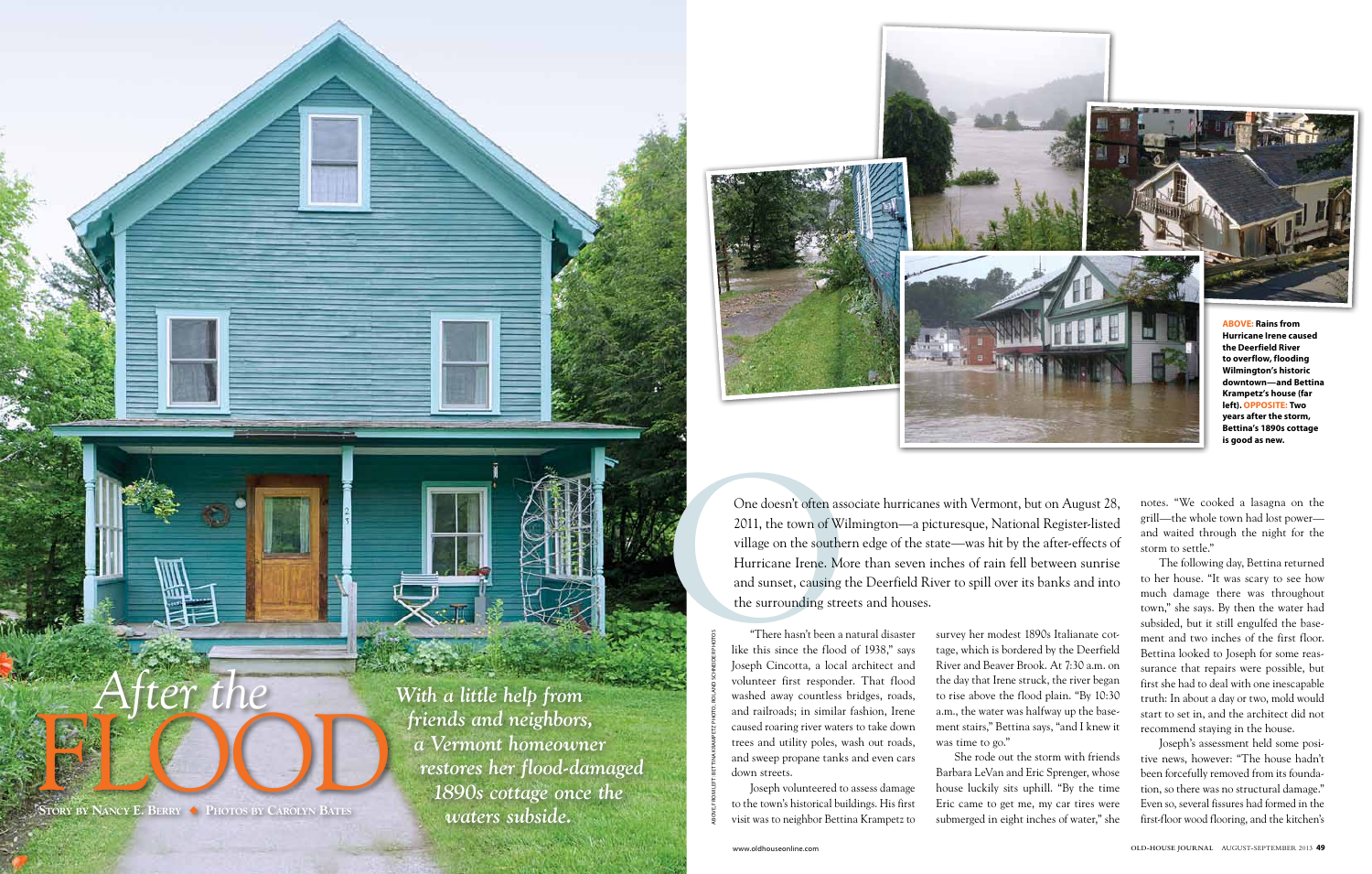flooded basements to total losses.

lower cabinets were waterlogged.

In addition, "the basement's water heater had broken loose, the oil tank was up on its back legs, and the floor was covered in mud," Joseph notes. "Carpeting and rugs soaked up much of the liquid, which helped save the plaster walls." He determined that all-new wiring and plumbing were required, as well as a new water heater. "I was able to allay Bettina's concerns by breaking down the needed renovations into constituent parts," he says.

## **Bail Out**

The first call of action was to get rid of moisture. Luckily, Eric Sprenger is not only a close friend, but also an accomplished craftsman and furnituremaker. He set up sawhorses in the front yard and started ripping out carpet and pulling up damp rugs with the help of Barbara and Bettina. The house had no electricity, gas, or clean water, although the toilet, which operated on the town sewer system, was working. Even with the looming mold issue, Bettina decided to remain in the house—on the second floor—until she had a plan in place.

A few days after the storm, a representative from the Federal Emergency Management Agency (FEMA), accompanied by Julie Lineberger (Joseph's wife, who was helping households register for assistance), came by to assess monetary damages. By September 7, Bettina had received a \$3,650 check from FEMA.

Four days after the storm, there was

another knock on Bettina's door—a group from Mount Snow Ski Resort had arrived to help clear the basement of debris. Pretty much everything had to go because of the floodwater's toxicity. (During floods, rivers can pick up toxic substances due to chemical spills or treatment plant overflows.)

But thanks to nonprofit organizations such as the Wilmington Fund VT, businesses are getting help to restore the affected architectural gems. The fund supports Wilmington's recovery by raising money to help repair damaged buildings and to promote commerce and business activity through grants, low-interest loans, real estate ownership, and other investment opportunities and partnerships. Julie Lineberger, who works closely with the organization, estimates that almost two years after the flood, the town is 70 to 75 percent restored.

On September 13, a South Carolinabased team from the Southern Baptist Convention Disaster Relief organization visited and volunteered its expertise in decontaminating houses from floodwaters **ABOVE: Bettina got a FEMA grant to help her restore the first floor of her house, which was inundated during the flood.**

**RIGHT: The flood destroyed many downtown businesses, including Bartleby's Books (top); today, the town is back on its feet (bottom).**